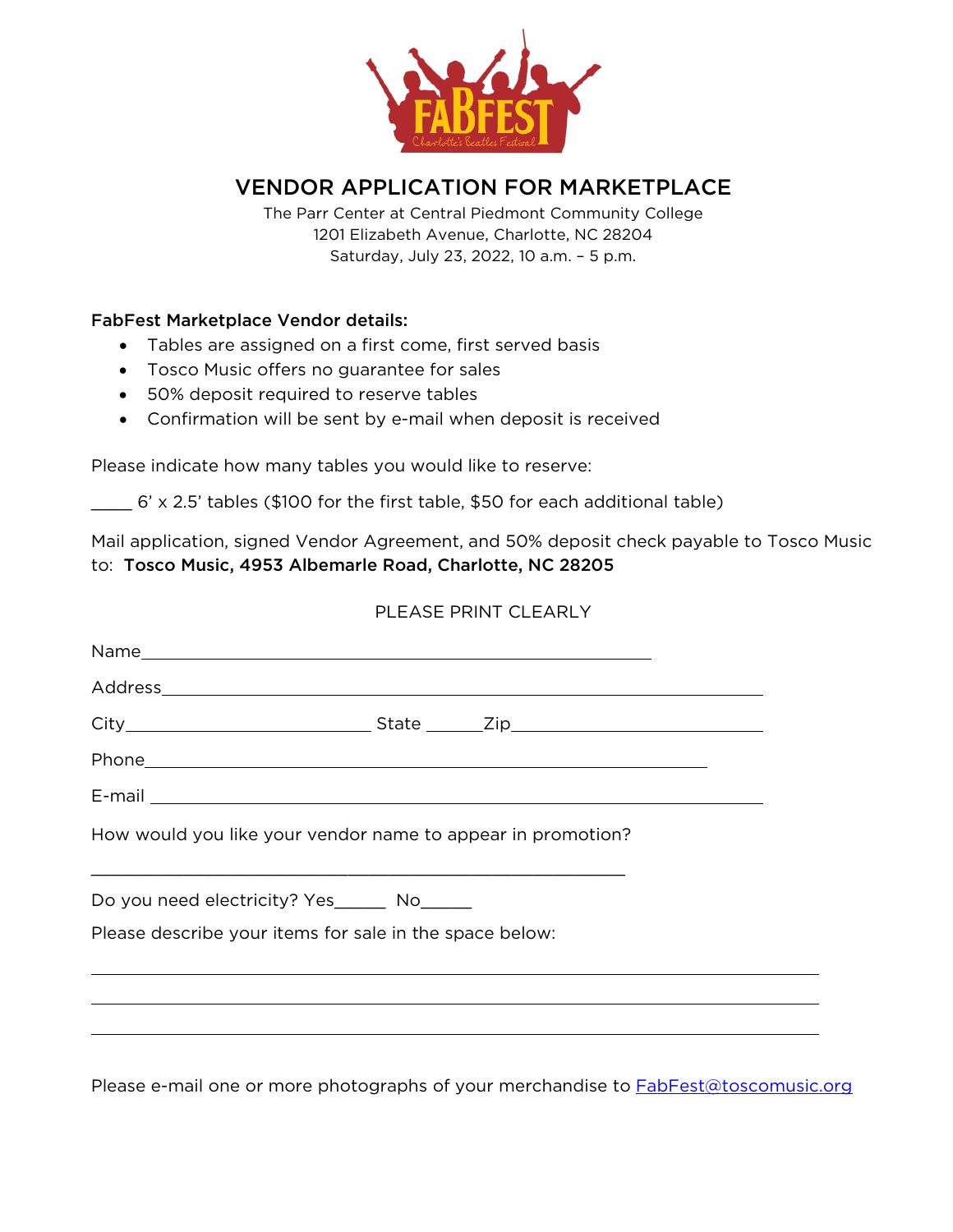

## FabFest Vendor Agreement

Tosco Music Parties, Inc. ("Tosco") and \_\_\_\_\_\_\_\_\_\_\_\_\_\_\_\_\_\_\_\_\_\_\_\_\_\_\_\_\_\_\_\_\_\_\_\_\_ ("Vendor") agree that this agreement and the attached application (the "Agreement") shall be the valid and binding between the parties, as follows:

Tosco is sponsoring a music festival in Charlotte, North Carolina on July 10, 2021, entitled "FabFest" ("Festival"), with vendor space available.

Tosco agrees to provide Vendor an area within the Festival hall for Vendor to have a booth, the size of which is to be determined by the parties. Vendor is responsible for erecting any temporary wall, screenings or displays for its booth.

Vendor agrees to exhibit, sell memorabilia and/or perform, and Tosco agrees to allow Vendor to exhibit, sell memorabilia and/or perform, at the Festival.

Vendor may sell and distribute printed advertising, samples, souvenirs and related memorabilia, and may perform music and display artwork, at Vendor's booth only; provided that all distributed, performance and/or displayed materials ("Vendor Materials") shall be subject to the approval of Tosco, in its sole discretion.

Vendor represents and warrants that it has obtained all necessary licenses and permissions to exhibit, sell, perform and/or display any Vendor Materials, and that such exhibition, sale, performance of display does not infringe the copyright, trademark, right of publicity or any other intellectual property right of any third party. Vendor agrees to defend, indemnify and hold Tosco and its employees, agents, representatives, independent contractors and affiliates, harmless against any and all claims, causes of action, damages, liabilities and expenses, including attorney fees and costs, arising out of or relating to Vendor's activities in connection with the Festival or breach of any representation or warranty contained herein.

Tosco and its employees, agents, representatives, independent contractors and affiliates, shall not be liable for any claims, causes of action, damages, liabilities or expenses, including attorney fees and costs, arising out of an injury, loss or damage to the person or property of Vendor, its employees, agents, representatives, independent contractors or affiliates, except to the extent arising out of the gross negligence of Tosco. Under no circumstances shall Tosco be liable for consequential, indirect, special or punitive damages of any kind in connection with its activities or omissions under this Agreement regardless of whether such damages were foreseeable.

Vendor shall provide and maintain in effect adequate workers' compensation and employee liability insurance (if applicable) and comprehensive general liability insurance containing a waiver of subrogation in favor of Tosco in such amounts acceptable to Tosco, and evidence of such insurance shall be provided to Tosco promptly upon its request.

Vendor shall pay all sales or other taxes, fees and assessments required by any applicable federal, state or local law in connection with Vendor's participation in the Festival. Vendor shall defend, indemnify, and hold Tosco harmless for any taxes (including fees and penalties, if any) required to be paid by Vendor in connection with Vendor's activities under this Agreement. Vendor shall provide Tosco with all requested documentation to evidence Vendor's compliance with tax laws and rules.